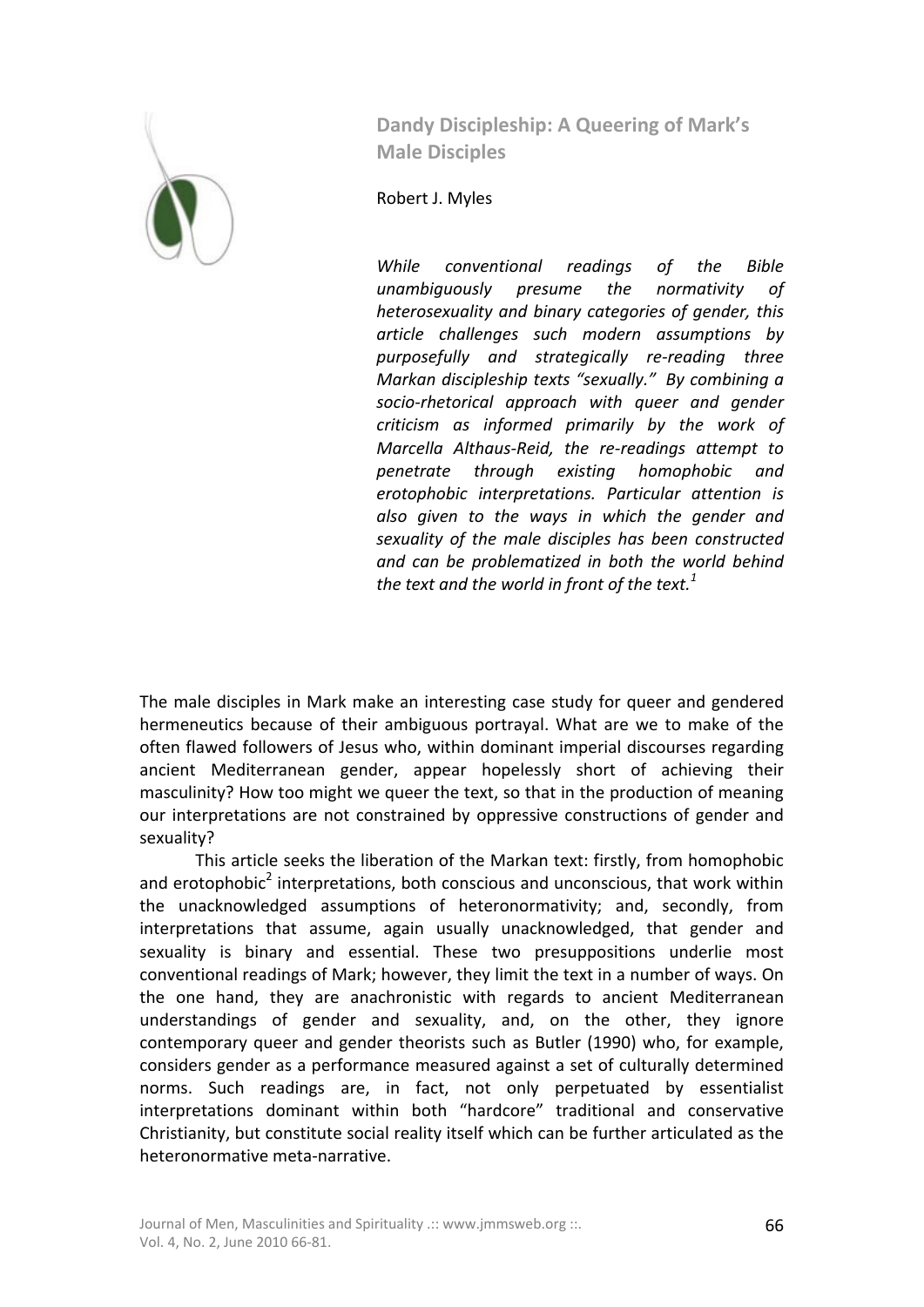Internalized reading guided by the tradition of biblical interpretation is often unconscious to the point that readers of the Bible do not even notice they are constantly interpreting what they are reading. This article reads the male disciples attentive to issues of masculinity and masculine sexuality in both Western culture and the cultures that surrounded the text's production. This involves the identification of possible interpretative avenues previously obstructed or overlooked by the erotophobia and homophobia present within existing interpretive practices by purposefully reading the texts *sexually*. The interpretations that I offer are as much a challenge to the limitations and indeed the ethics of conventional reading strategies as they are a fruitful provision of meaning. The task at hand involves a rereading of three selected texts concerning the male disciples as presented in the Gospel of Mark (1:16-20; 9:33-37; 14:43-52) by combining queer and gendered hermeneutics with socio-rhetorical criticism. The interpretations are not exhaustive in their exegesis, but rather seek to see what might emerge when approached from this particular hermeneutical perspective. First, however, I outline some insights regarding queer theory and the New Testament, and offer a brief description of how gender discourses functioned within the ancient Mediterranean. These discussions should assist in providing a foundation for the subsequent interpretations.

# *Situating an Ideological Position—Queering the New Testament*

Of those biblical scholars who have explored the application of queer and gender theory, and more recently masculinity studies, many have begun to expose the strange relationship that exists between sex, the Bible, and its interpretation. Although there is a risk of domestication through its definition, Jagose (1997) writes that "queer theory describes those gestures or analytical models which dramatize incoherencies in the allegedly stable relations between chromosomal sex, gender, and sexual desire" (p. 3). In other words, queer theory locates and exploits the incoherencies that normalize heterosexuality, but moreover, by demonstrating the impossibility of any "natural" sexuality, it calls into question the apparently unproblematic terms of "man" and "woman." Moore (2007) notes that queer theory enables biblical scholarship to move beyond the increasingly tired debates on biblical texts that apparently deal with homosexuality into a totally different task of problematizing the concept of homosexuality itself. Similarly, Punt (2006) argues that a queering of New Testament texts goes beyond and even challenges homosexual liberationist readings that argue for gay and lesbian inclusion by focusing on the power dynamics of gendered and sexual constructions at work within the text and its reception.

While issues of normative gender and sexual behaviors have been intrinsically tied to biblical interpretation by conservatives and liberals alike, many interpreters feel uncomfortable about the deliberate queering of the text. Stone (2008), however, observes that substantive interpretations often serve a heteronormative function. Like many reading strategies that go against the grain of traditional interpretation, a queer hermeneutic expects to be met with suspicion and distrust. In analyzing the contemporary contestation of gender and sexuality with regards to the developments in hermeneutical theory (basically the shift from historical recovery/authorial intention to reader-oriented approaches), Martin (2006) argues that the Bible simply cannot be used to prohibit or prescribe particular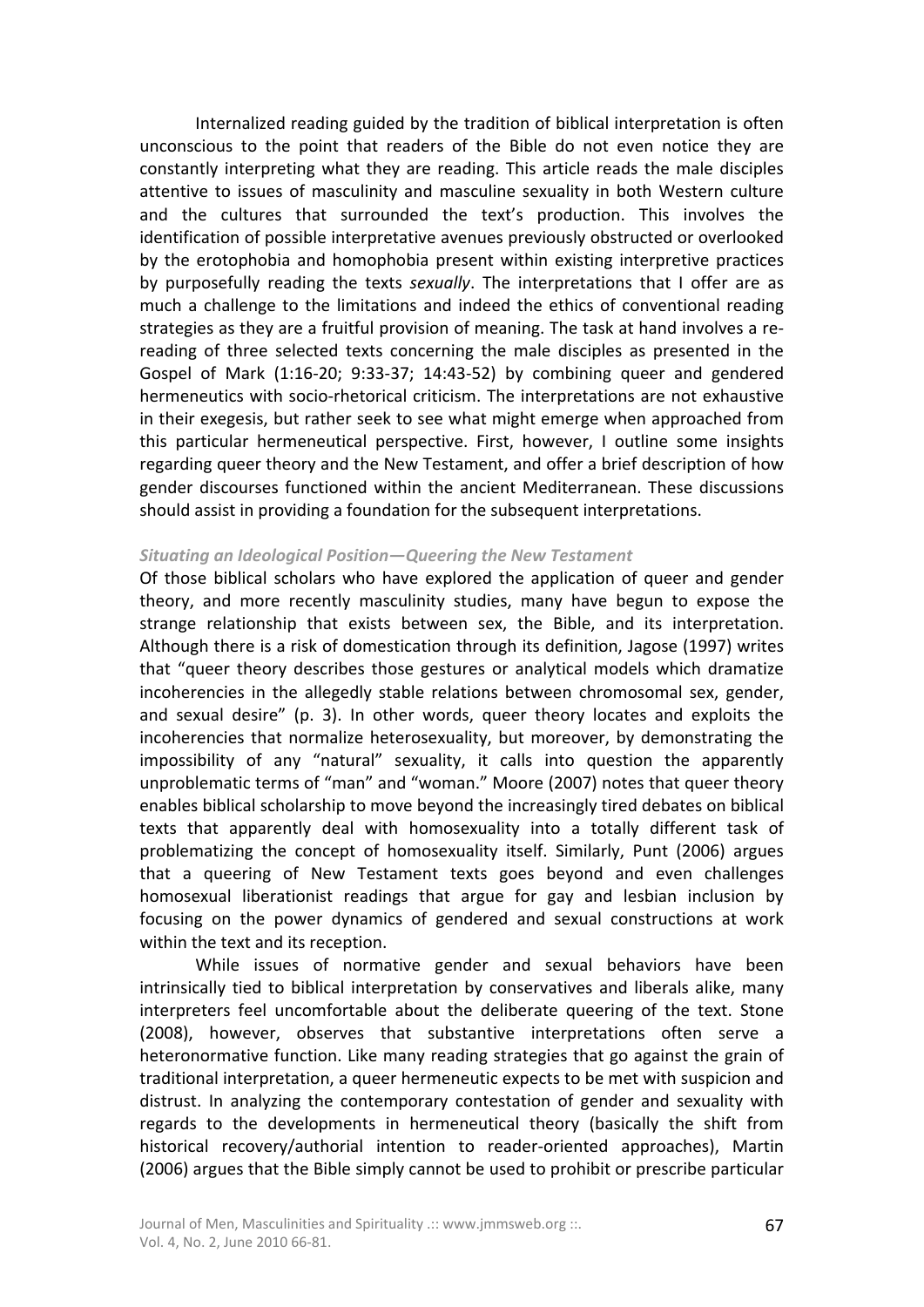gender or sexual behaviors, for the text has no agency of its own and predominantly reflects the voice of the reader. Textual meaning, he suggests, is inseparable from hermeneutics and rhetoric. Martin encourages readers to forego the dominant practice of textual "foundationalism," in which the Bible is used to justify our own points of view, and instead take responsibility for the ethical consequences of particular interpretive moves.

The following interpretations, therefore, are pragmatically based on the assumptions of queer theory that the emergence of modern categories of sexuality and gender have shaped us immensely as readers. Conventional readings of biblical texts are prone to lock subjects (both readers and characters within a text) into one category of sexual desire, presumably heterosexual. Dominant readings exclude "deviant" sexualities or masculinities as a result of unconsciously imposing modern filters of normative sexuality and gender onto ancient texts. Moreover, we tend not to recognize certain forms of intimacy within particular texts as we have already presumed their non-existence. These conditions suppress the possibility of erotic and other textures, distorting and reducing our interpretive capacity. What then are the possibilities for interpretation when we refuse to swallow the erotophobic and homophobic interpretations of traditional "hardcore" Christianity? Is there a way to redeem the text for a more subversive but ultimately positive construction of masculinity for contemporary readers?

One approach to redeeming the text is proposed by the queer theologian Althaus-Reid (2001; 2003; 2006), who challenges conventional Catholic understandings of gender, sexuality, and patriarchy through the assertion of often outrageous claims that both shock and laugh at normative gender and sexual stereotypes. The Western Christian tradition, she argues, has desexualized theology through regulating "decency hermeneutics" to the point where the body has been completely removed from such discussion. Her solution to erotophobia is to deconstruct and then reconstruct language indecently, in order to provoke our ingrained assumptions of decency.

Althaus-Reid also proposes that we read the Bible *sexually* in a way that exposes our oppressive patterns of decency. This involves "seeing" the text in a new light that might challenge existing sexual narratives. Through the telling of sexual stories, we open our eyes to different networking strategies and sources of empowerment by shifting our attention to the margins. Citing Plummer she writes: "Sexual stories perform some social ordering, register changes, tensions and have a political role to fulfill, apart from their narrative structures" (2001, p. 132). They involve liberating the text, and indeed ourselves, from constrictive prescriptions of gender and sexuality that work to undermine and oppress our identities. Even heterosexuality, like sex, is an unstable category, which as a compulsory system itself is abnormal. Althaus-Reid writes:

Sex may be perceived as potentially chaotic, as the field of ambiguities and unruly life and theology has to struggle to put sex into tidy compartments, each one with a name, a color, a function, and a positive or negative symbol at the door. If theology discovers that in reality there are more sexual behaviors than compartments, identities are essentialised. (Althaus-Reid, 2001, p. 132)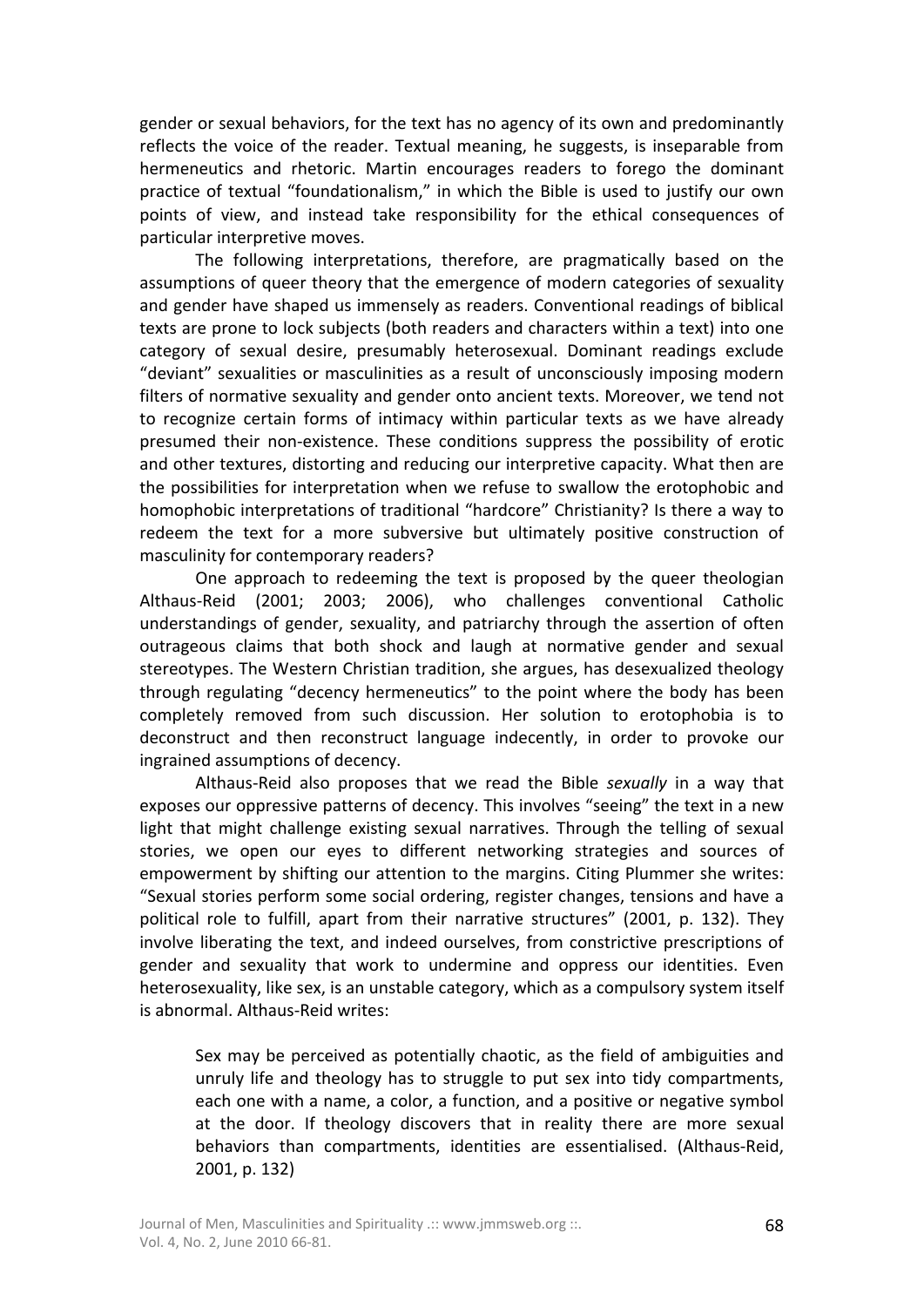The re-reading task at hand, rather than merely tolerating difference, is an active attempt to transform our interpretations from constrictive notions of binary and essentialist portrayals of gender and sexuality. As a straight but not narrow reader of the Bible, I desire to move towards a way of reading that goes beyond the relatively impotent toleration of masculine and queer deviancy, to one that embraces it as a force for liberation.<sup>3</sup> Althaus-Reid herself makes a point of circumventing the ethic of toleration; a category based on certain normative principles that decide what should or should not be tolerated. Toleration, she insists, merely works to reinforce abnormality. Only by dissolving the limits between tolerable and intolerable might we encounter positive transformation. This stresses the importance of telling and retelling queer interpretations rather than simply tolerating difference, and hence affirms the importance of this article.

### *The Socio-sexual Background*

Because socio-rhetorical criticism investigates both inter-textual and social and cultural phenomena, it is necessary to indicate some of the overarching gender discourses that were present during the first-century against which the following texts will be read. As Robbins (1996) suggests, awareness of common social and cultural topics can assist the interpreter in avoiding ethnocentric and anachronistic interpretation (p. 75). How was masculinity and/or male sexuality constructed in the world of the Bible? Liew (2003) argues that an investigation into ancient masculinity, although influenced by contemporary interests, is not an anachronistic endeavor, primarily because masculinity was a major preoccupation within the ancient Mediterranean (pp. 93-97).<sup>4</sup>

Interest in the subject of masculinity has seen the recent publication of two significant books in New Testament studies, namely, a collection of essays in *New Testament Masculinities* (Moore & Anderson, 2003), and an exploration of Jesus' masculinity in *Behold the Man: Jesus and Greco-Roman Masculinity* (Conway, 2008)*.* Both books attempt to understand what masculinity meant at the time of the New Testament and then apply these insights to observe how various characters' masculinity is constructed. While there can be a tendency among some interpreters to assume that culture during the period of the composition of the New Testament was static and homogenous, Conway and the majority of contributors to *New Testament Masculinities (NTM)* seem aware of the polyphonic nature of cultural discourses and are at pains to resolve tensions between simplistic and multifaceted readings of culture. In the end, however, they are forced to simplify in order to say anything about masculinity at all (see, for example, Conway, 2008, pp. 9-10). Gleason stresses this point in his response chapter found at the end of *NTM*, in which he questions by whose standards are we to assess Jesus' masculinity? Borrowing from the work of classicists, the contributors tend to focus on Greek and Roman gender ideologies with little to say about the more culturally specific construction of gender in Aramaic-speaking Palestine (Gleason, 2003, pp. 325-327). This would also be true of Conway who places Jesus predominantly in dialogue with constructions of Roman imperial masculinity. Of course, the production and early consumption of Mark's gospel has traditionally been located among a gentile audience, and so I do not necessarily see this as a major setback for this kind of reading of the Markan text. Moreover, the investigations of both Boyarin (1992; 1993; 1995) and Satlow (1994;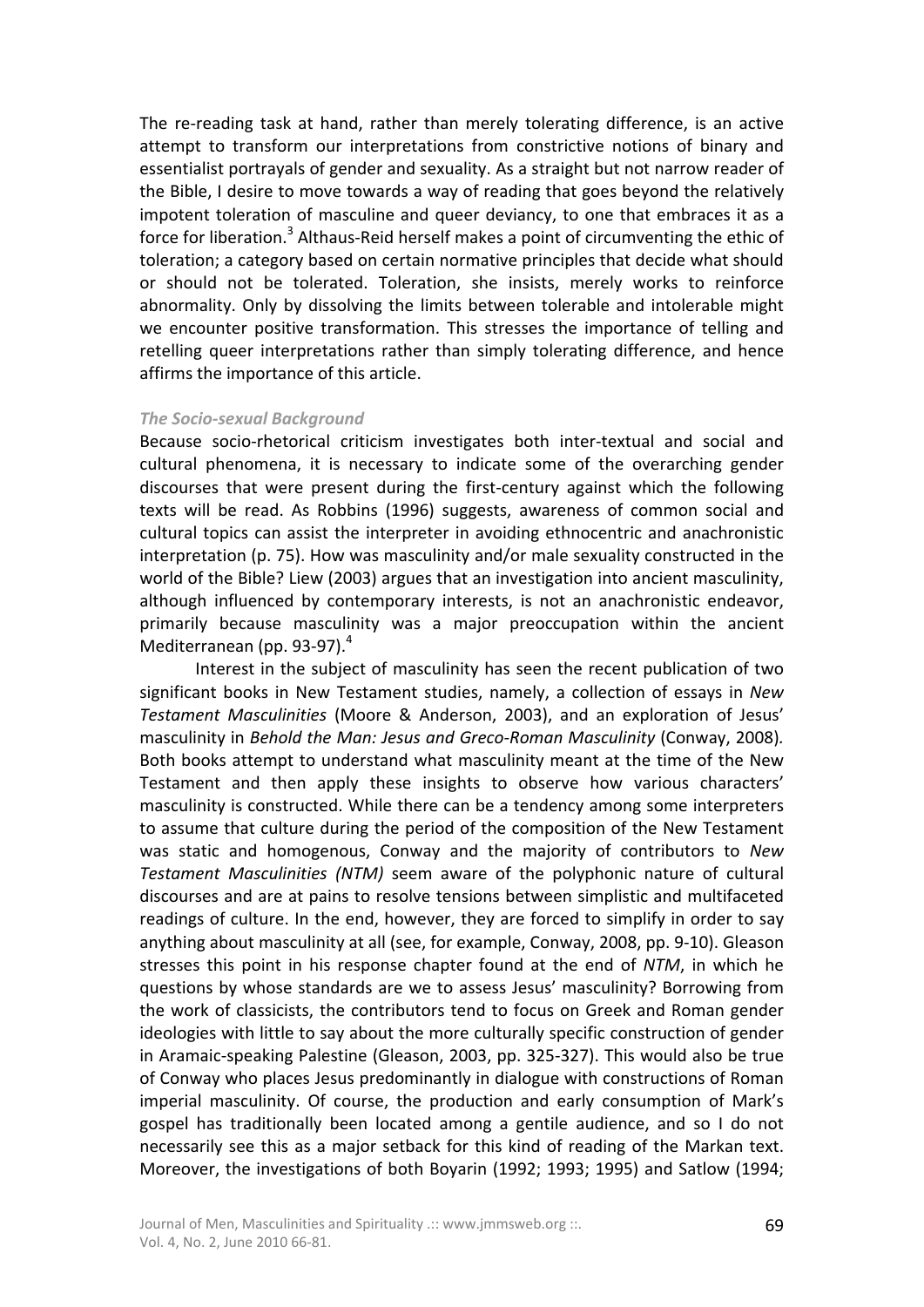1996; 1998), who have written at considerable length on ancient rabbinic constructions of masculinity, show considerable similarities to Greco-Roman constructions, at least as far as some of the overarching discourses are concerned.

Investigations into the dominant discourses of ancient masculinities often draw upon the insights of Laqueur (1990) who argues that before the emergence of modern society, to be a man or a woman was not a category of biology, but rather was to hold a social rank or to assume a cultural role. He observes in antiquity a "one-sex model" of sexual difference, in which women and men were both placed on the same sliding gender scale, with the most masculine man at the top and women at the bottom. It was possible for men to slide down into the feminine realm and women to move up into masculine space. As such, the boundaries between the sexes were highly political and rhetorical. Within the ancient Mediterranean "Roman imperialism aggressively imposed itself as a triumph of masculinity, dominating conquered nations as women or effeminate males" (Burrus, 2007, p. 8). Within the ideology of the elite class, perfect masculinity formed the apex of the social hierarchy, and so was intimately linked to status. Those considered "true men" were positioned above all others, including slaves, women, boys, foreigners, and men who assumed a passive role in sexual relations (Conway, 2008, p. 36).

Conway suggests that it was not enough to be born a male, even a free male Roman citizen. It was also required, in line with Butler, that one *act* the part of a man. This included assuming the active role in private sexual relations, as well as in public life (pp. 21-22). Williams (1999) writes that, with the exception of Western culture, very few cultures have offered blanket condemnations of sexual practices between men, although restrictions and qualifications usually exist. He observes that within Roman society, homosexual relations were acceptable within certain contexts and configurations, such as the active/passive distinction (p. 17). While the assertion of an active masculinity was valued, however, such a role required the careful display of control and restraint in regards to passions and the treatment of others. Acting as a man involved the avoidance of excess of any kind, notwithstanding opportunities for manly displays of courage (Conway, 2008, pp. 21-30).

It is worth noting that the more social-scientific approaches to ancient masculinity taken by Conway, the various contributors to *NTM*, and the scholars of ancient (rabbinic) Jewish masculinities, mostly only *describe* the ways in which gender is constructed, and tend not to provide appropriate critiques of such constructions. In a recent article, Moore (2007) admits that the current investigation into biblical masculinities has made little direct use of queer theory, instead drawing from scholarship in the classics that deal with codes and conventions. Although their research is crucial for an understanding of ancient masculinities, a narrow focus can potentially lead to the re-inscription of patriarchy and gender norms, particularly if coupled with textual "foundationalism." Therefore, I would insist it is ethically necessary to combine the reading of socio-sexual textures with an ideological hermeneutic of liberation such as the queering of the text, in order to problematize the instability of masculinity and expose the ways in which conventional and dominant interpretations presuppose a heteronormative function.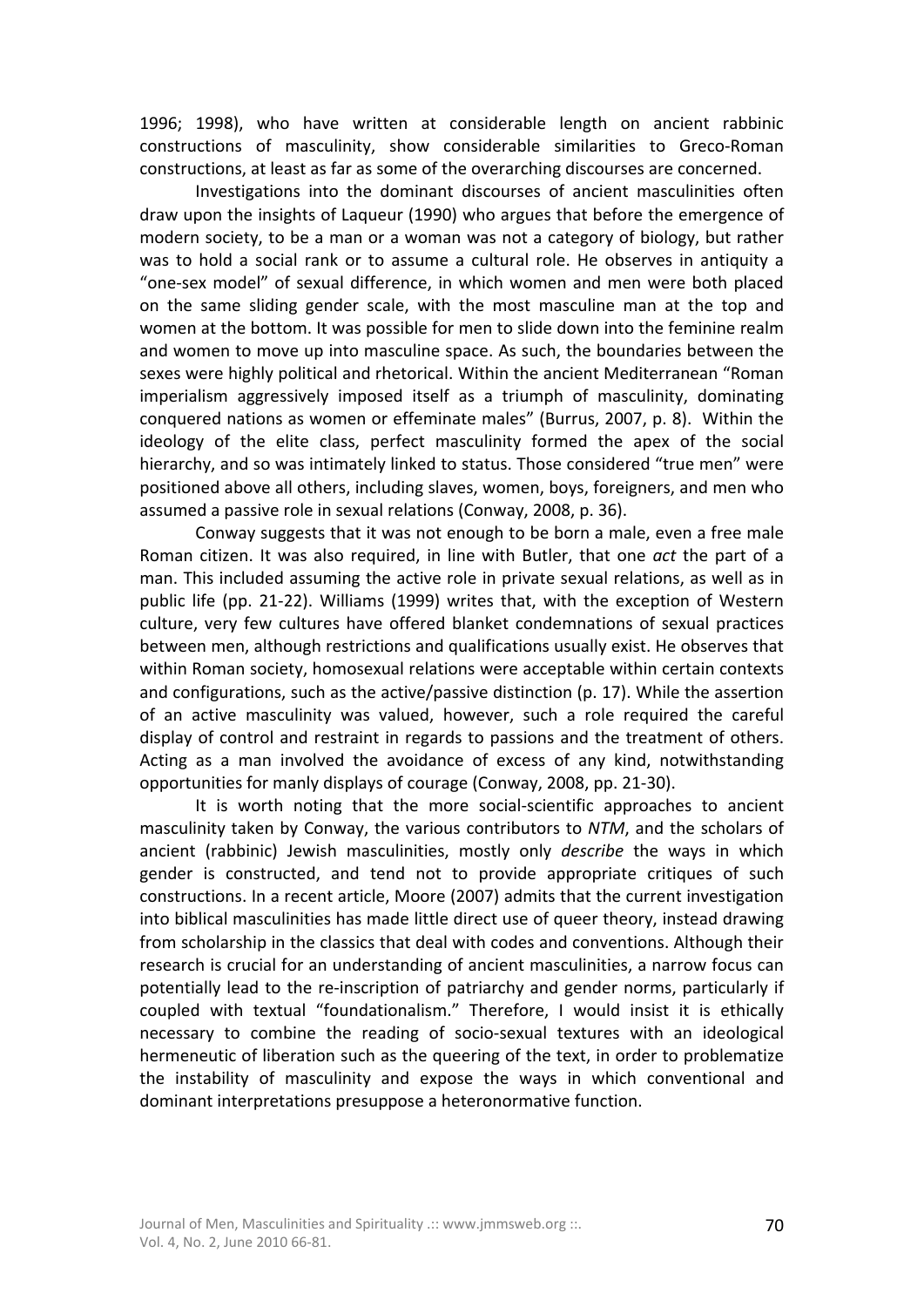## *Fishing for Men (1:16-20)*

This foundational discipleship text traditionally referred to as "the call of the disciples," which I have more erotically re-titled "fishing for men," provokes the queer imagination in a number of different ways. First of all, it challenges conventional spiritualized interpretations that focus on the existential response to Jesus in a merely religious sense that neglect aspects concerned with the renegotiation of social identity. Many interpreters suggest that the text functions as some sort of universal paradigm in which the religious ideal is a total break from one's former life in order to follow Jesus (see, for example, Healy, 2008, pp. 42-44). This emphasis not only filters out the inclusion of women who do not feature here, but also overlooks the counter-cultural and erotic textures that tear apart our ideas and ideals of appropriate spaces for masculine homosociality (Sedgwick, 1985). From the beginning, it should intrigue us that Jesus seems to be in favor of enticing and hanging out with a number of other men. What is it about the erect rods of the male fishermen that lures Jesus to them?<sup>5</sup> Likewise, what is it about Jesus' look and commanding voice that urges these men to immediately come for him? I start here with a queer retelling of the short text, before considering some of the justifications and implications.

While cruising the seashores of Galilee, Jesus began his ministry by fetching a number of seemingly attached men to join his cohort of male admirers. He saw Simon and his brother Andrew fishing in their boat, and as soon as Jesus invited them to accompany him in his quest to fish for more men, they dropped their rods and joined him. Shortly after, Jesus discovered James and John in their father's boat mending their fishnets. Upon enticing them, they immediately left their father and their livelihood, to elope with the alluring Jesus.

Thanks to the work of liberation hermeneutics, this doublet has been read in light of its obvious counter-cultural rhetoric. According to Myers (1988), for example, Mark pays considerable attention to the social location of this episode; the fishing trade is accurately represented, and the disciples are shown to abandon all socioeconomic responsibility. Such a paradigm for conversion, of course, is absurd in reality; the point, suggests Myers, is to illustrate that "discipleship involves a reordering of socio-economic relationships" (pp. 132-133). If Jesus' call to discipleship is this radical, could we also take it to mean a reordering of socio-sexual relationships? As one's livelihood is an integral component of one's identity, Jesus' instruction, according to Punt (2006), "is unexpected, singling out young men and encouraging them to leave their households (along with their livelihood, work and inheritance) which provided them with both a sense of being and social position and function" (p. 35). By eloping with Jesus, both pairs of disciples abandon the values of a dominant culture by acting against traditional familial relations and performing the construction of an alternative, better way of life—that is—the forming of a fawning group of male admirers.

Such thinking is not entirely unique. In discussing his construction of the historical Jesus, Moxnes (2003) argues that the calling to discipleship narratives should be read from a spatial perspective rather than a temporal perspective (pp. 97-98). From a temporal perspective, the pericope lends itself to interpretations centered on "conversion" which are influenced by a modern construction of history-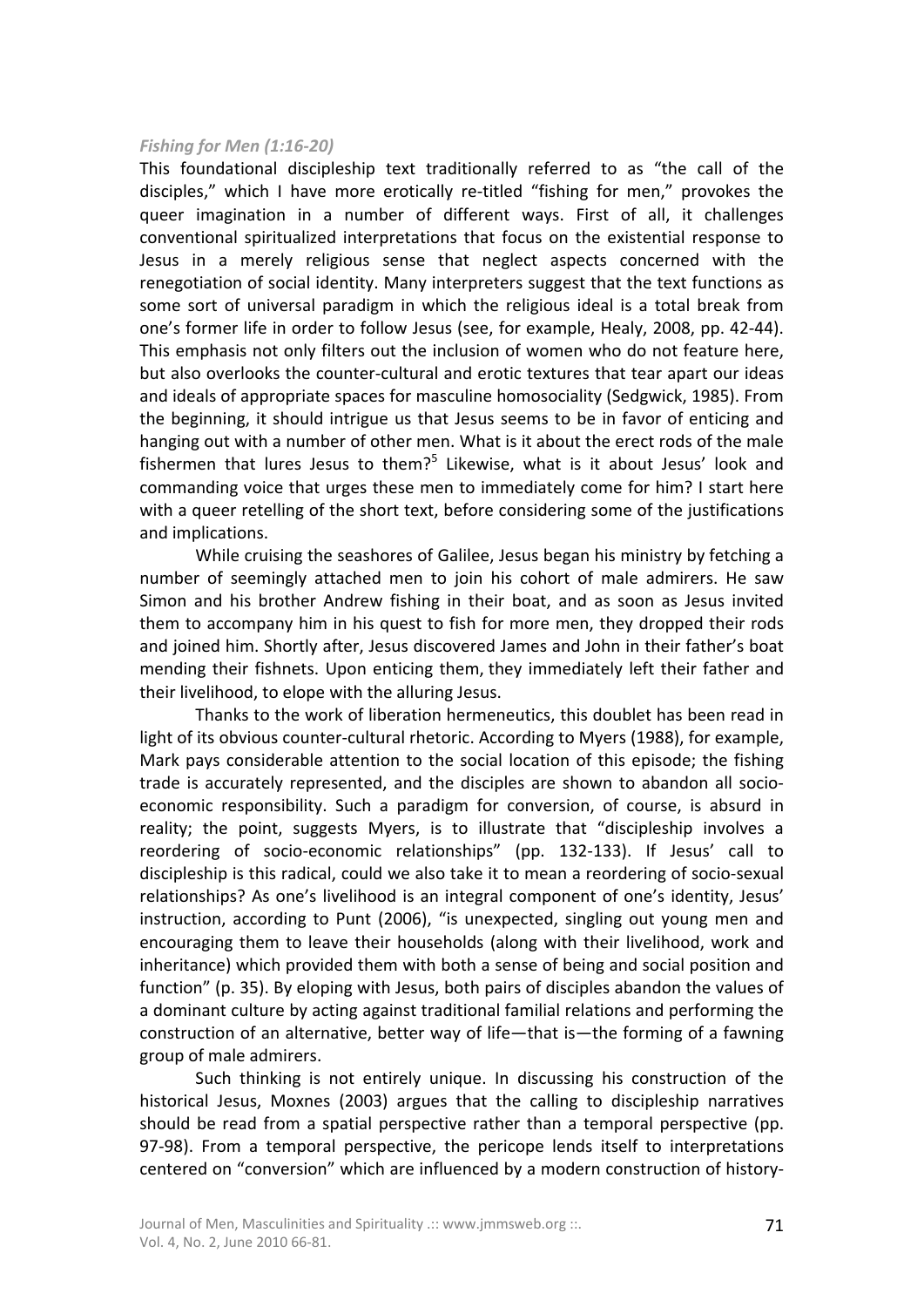based progress and change (i.e., "before" and "after"). From a spatial perspective, however, the call involves a transition from conventional to unconventional space, thus exposing the queer but semi-inclusive nature of becoming part of Jesus' group.

But more than this, by plunging into the group and thereby abandoning their families in such a counter-cultural way, the disciples relinquish a significant component of masculine performance. The male role in the household, according to Moxnes, was "identified with that of the householder as overseer, father, husband, supplier of resources, person responsible for his house and its inhabitants, and so on" (pp. 95-96). To be presented as lacking a house, therefore, deprives Jesus and his admirers of the role of either a householder, or as sons of the household. The disciples appear infatuated enough with Jesus to forego this part of their masculine identity. In other words, they leave their rods behind. The very act of moving away from secure familial attachments meant surrendering to widespread imperial discourses asserting the importance of male headship and the relative impotence of falling outside these conventional institutions.

To shift back to our world, we might like to think about how masculine space is constructed in contemporary society. Dominant culture would assert that sporting environments or perhaps male bonding in a fishing boat, are generally safe places for male homosociality. It's not "gay" for men to be with other men so long as it's in a safe space. The desire to contain male homosocial performance within a strict setting links to Butler's (1990) observations regarding the discursive gendering within the architecture and space of a social environment. Why is it that the close proximity of men in some contexts is deemed acceptable or safe and in other contexts unsafe or even indecent? I think of the slang term "cockfest" used to describe a social gathering in which men far outnumber women. Homophobia manifests itself over men and society to designate even non-sexual and purely platonic groupings of men in certain spaces as potentially dangerous. However, Jesus challenges his admirers to leave their boats which have previously constrained them to a certain socio-economic and socio-sexual status. Their actions are thus transgressive of the dominant culture's ideas about appropriate groupings of men. The immediate response to Jesus' enticing invitation deliberately breaches these boundaries in a way that would have disrupted the cultural sensibilities of those around them. In order for the text to have a similar effect on us, we ought to read it *sexually* in a way that exposes this indecency.

It is worth noting that contrary to the insights of feminist biblical scholarship that has identified a number of examples of female discipleship within Mark's gospel (Kinukawa, 1994, 2001), "hardcore" Christians involved in a conservative backlash against such inclusive moves often insist on the primacy of the twelve male disciples. It is also worth noting that gender inclusive versions of the Bible that render "fishers of men" (*halieīs anthrōpōn*) as the more bisexual "fishers of people" are sometimes accused of distorting the text's "truer" meaning (see, for example, Poythress, 2000). By drawing greater attention to the maleness of the disciples and/or by excluding women as disciples entirely, however, these discourses accentuate the queer observation that Jesus calls his male admirers to forego a definite masculine space in favor of a counter-masculine, and even suggestively homoerotic, space. As Martin (2006) writes, "[Jesus] seems to enjoy the company of his male disciples a bit more than some would think 'normal'" (p. 96).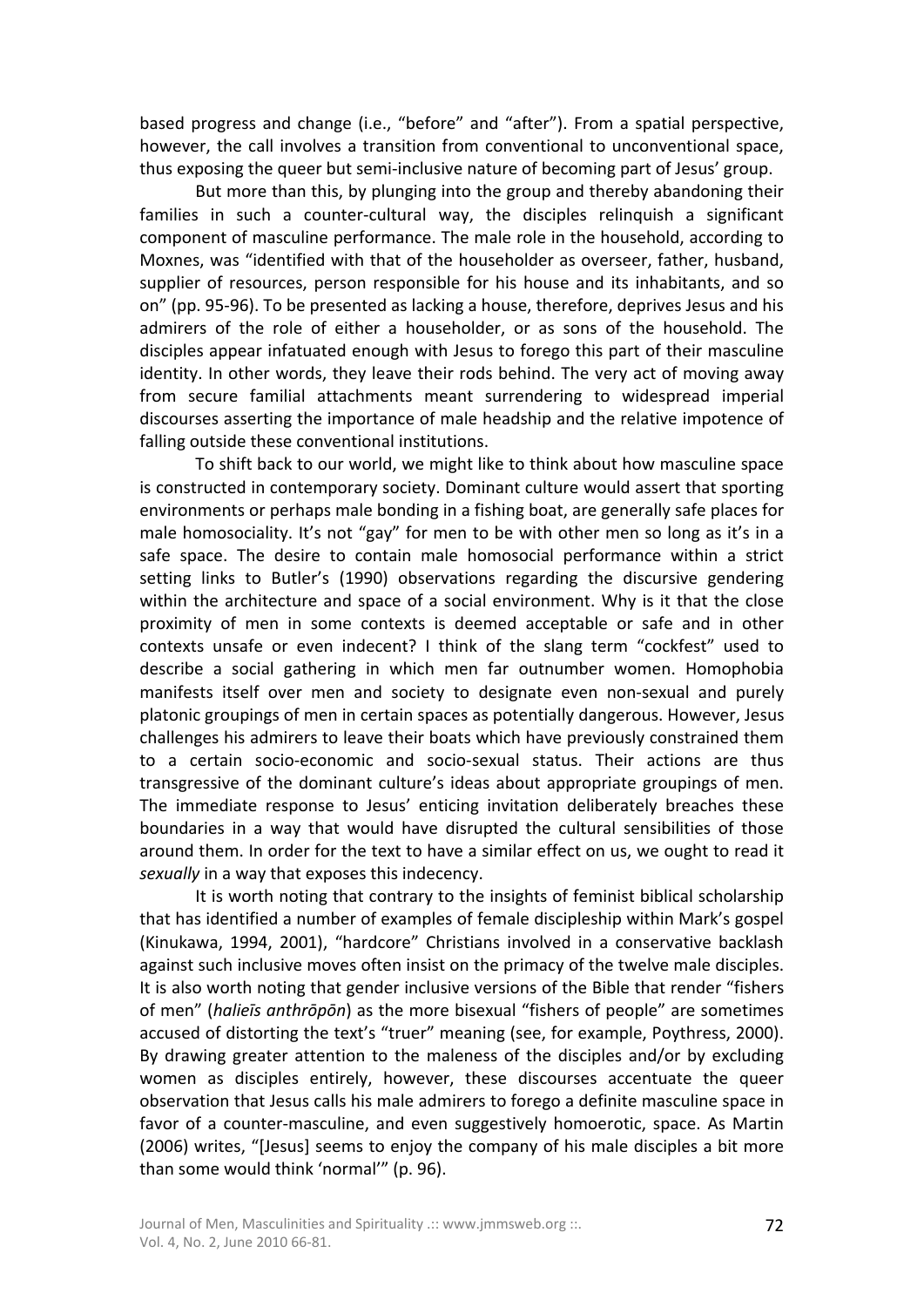If read *sexually*, the text not only challenges a biblical basis for so called "traditional family values," but it suggestively undermines the presumed heterosexuality of both Jesus and his followers, thus exposing the limitations of our implicit heteronormative assumptions. This lends itself well to queer theory's breaking apart of the supposed normalcy of compulsory heterosexuality. The irony, of course, is that within traditionally conservative interpretive communities these texts are seen as anything but queer. In fact, the likely response to such an "indecent perversion" would be one of repugnance and outrage. Yet, intriguingly lurking behind the patriarchal agenda of such communities, there exists a homoerotic undertone that favors the liberation of the text from a constrictive heterosexist bias.

# *Whose is the Greatest? Measuring Manhood (9:33-37)*

This Markan text involves the retelling of an argument between the disciples over who is the greatest. Conventional interpretations tend to read along with the grain of the text: Jesus offers a corrective that reverses normalcy (namely, the first will be last and the last will be first). He then uses a child to illustrate this paradoxical logic; whoever welcomes the child is said to welcome Jesus. What conventional interpretations often miss is that while a reversal of values supposedly takes place, the hierarchical structure that measures manhood remains intact, thus allowing the dominant discourse that "greatness" is central to securing one's masculinity to reassert itself.

I recall a scenario from when I was about seven that occurred in the boys changing room for the school community pool in which one boy was hassled for possessing an abnormally large penis. Peculiarly, as we were to grow immersed in Western society, subjected to dominant discourses concerning male bodies and a hegemonic masculinity reinforced by the popular media, pornography, and numerous "small penis" jokes, our preconceptions about penis size would be reversed. The contestation and negotiation of penis size is an obsession of modern society; disclosure of such affirms one's (or one's partner's) "greatness" and "status" among other men. For these reasons, it seems fitting to re-read this Markan text *sexually* as a squabble among Jesus' admirers over the size of their members. Again, I start with a queer retelling of the text before discussing some of the associated issues.

When they came to Capernaum Jesus asked his admirers, "What were you squabbling about on the way?" There was an embarrassing silence, for they had been comparing with one another to find out whose was the greatest. Jesus sat down, called his disciples, and said to them, "Whoever admires me the most will have the least, for truly I tell you, size doesn't matter; it's what you do with it that counts." Taking a little one in his hand, he said to them, "Whoever is open to one such as this is also open to me, and whoever is open to me is open to the one who sent me."

According to Liew (2003), competition was valuable within the ideals of ancient Mediterranean masculinity and Mark often employs language to reinforce a Jesus who aggressively asserts himself in public competition whether with the Jerusalem authorities or by way of rhetorical performances (pp. 105-106). In line with Butler's proposal, gender is not simply established by having the correct genitals, but rather by the actions one takes to secure such a status. Therefore, it is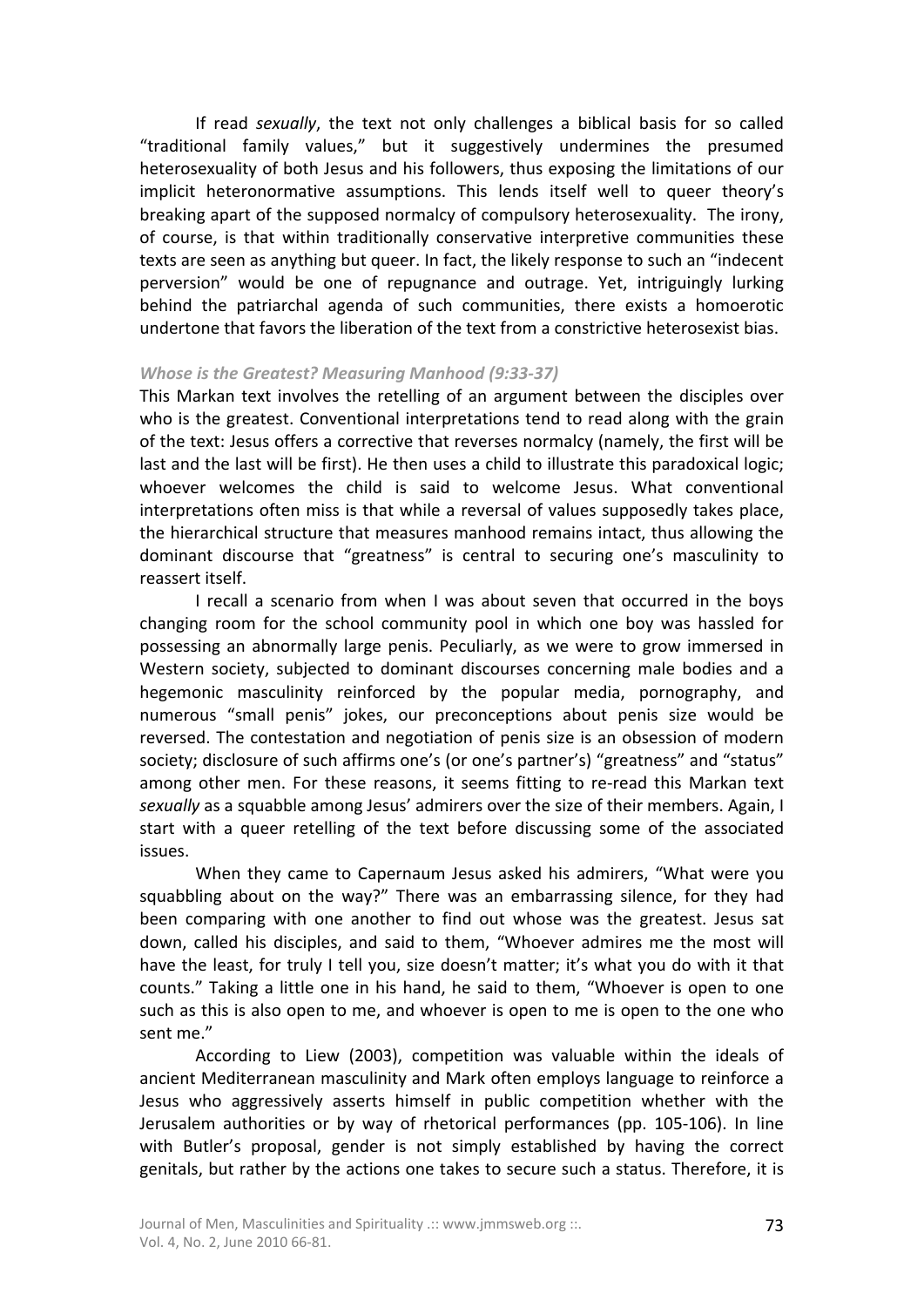not surprising that the disciples initially compete for primacy in order to secure their place as "true men" on the hierarchical gender axis. Nor is it surprising that Jesus is forced to quickly dismiss their potentially threatening contest, given his role as maledom within this all male cohort. Indeed, the conduct Jesus often calls for in his admirers is that of submission and servitude. On Laqueuer's (1990) gender axis, of course, this desire to emasculate his disciples is effectively a request for their transgendering; as Liew writes, "being 'slavish' was a synonym for being 'womanish' for all practical purposes" (p. 106). What, then, is the argumentative texture at play behind Jesus' "preference for the small," and what agenda does it seek to serve?

On the one hand, Jesus' instruction works to bolster his authoritative control and masculine standing over the seemingly wayward disciples. Liew, for example, contends that the conflicts between Jesus and the disciples (in addition to conflicts between Jesus and the Jerusalem and Roman authorities) work to uphold Jesus' masculinity. Because the protagonist will eventually suffer an emasculating death, the disciples have the upper-hand in achieving their masculinity. As such, Mark is at pains to bolster Jesus' performance by repeatedly identifying the disciples' failure always in comparison to Jesus' corrective instruction or action in order that he is not upstaged (pp. 106-107). This view is strengthened by the observation that the measuring manhood text is placed next to one of the passion predictions (9:30-2) explaining the emasculating fate associated with the career and cause of the Messiah; namely, death at the hands of Roman imperial forces by means of a penetrative crucifixion.

On the other hand, the argumentative texture of the text seems to want to undermine prevailing imperial discourses that see "greatness" as central to the performance of any worthy masculine identity. Understood this way the text reads as subculture rhetoric that subverts the dominant Roman imperial culture through the re-appropriation of its hyper-masculine values. Conway (2008), for example, argues that much of Jesus' teaching to his disciples, although using the language of submission, is intended to heighten their masculinity, perhaps through a redefinition of terms. Jesus begins by addressing those among his admirers who want to be great and those who want to be first. This use of subculture rhetoric, insists Conway, concerns those who want to win the masculinity contest of the Greco-Roman world to achieve supremacy over others. It links Jesus to popular discourses found in wider imperial culture that use the language of slavery and service to promote particular ideologies of kingship (see, for example, Seeley, 1993). Appropriating parts of established rhetoric of the literate elite is itself an effective means of resistance to the dominant ruling powers. Jesus' statement calls attention to the ruling elites' failure to live up to their own ideals (Conway, 2008, pp. 99-100). Rather than inverting the Roman ideology of leadership, Mark presents Jesus as a truer embodiment of imperial leadership, and as a result, masculinity.

The problem with both these agendas, however, is that they still assert the idea that hegemonic-masculinity, or at least Jesus' masculinity, is something desirable that needs to remain intact. While the text might function as a critique of imperialism, it does not undermine the embedded belief that winning the masculinity contest is still a crucial task. Whether the criterion for greatness is flaccid or erect, it feeds from a subjection to widespread regulating discourses asserting that masculinity itself is an essential component of one's identity. Dominant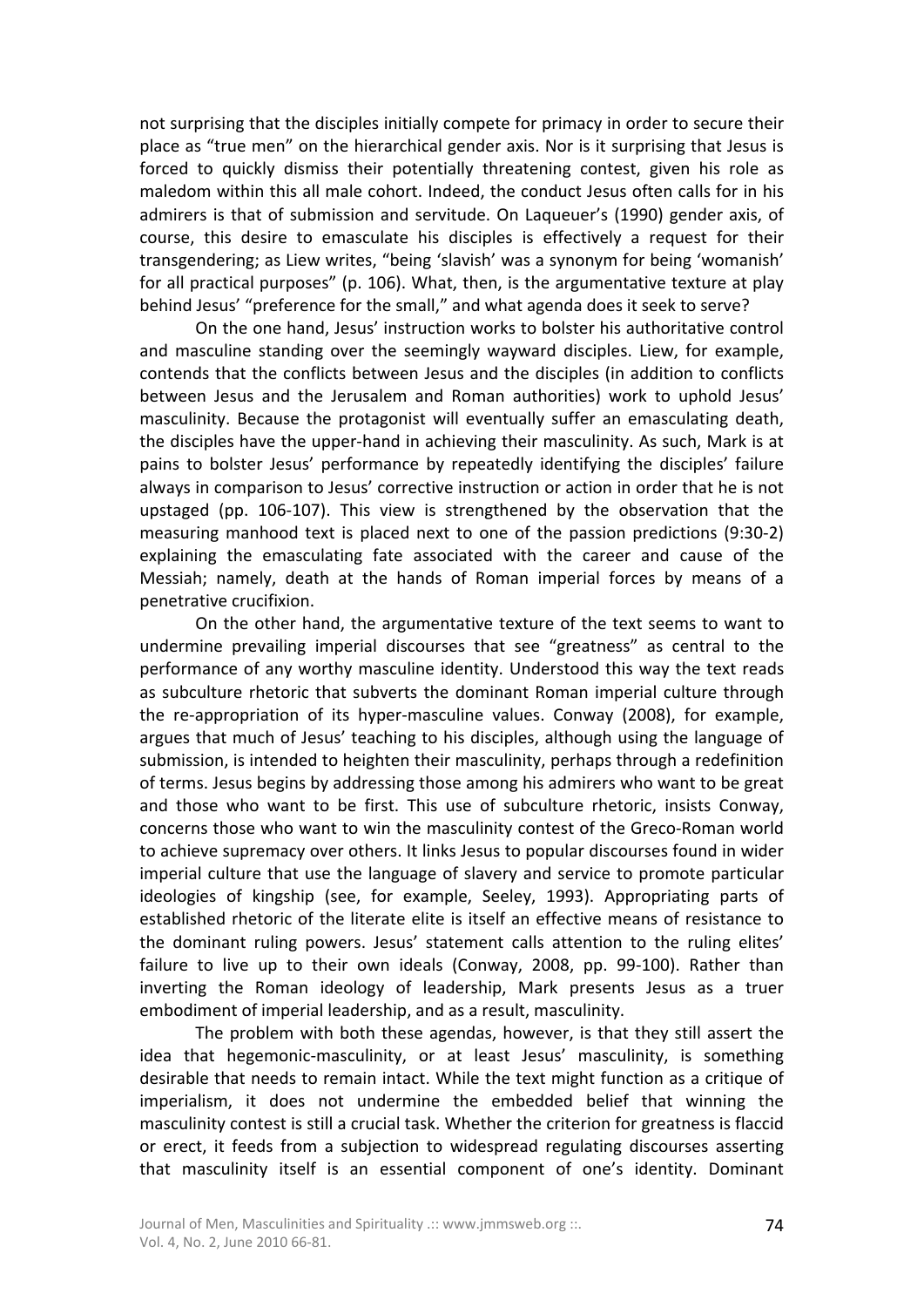discourses are so pervasive that attempts at redefinition often merely re-establish their dominance over us. For instance, while the phrase "size doesn't matter" attempts to negotiate power away from a dominant discourse, McKee (2004) argues that its predominant embodiment within satire does not reverse but hardens the discourse that large penises are desirable. This text about measuring manhood functions in a similar way: in the process of negotiating power away from imperial might, it still affirms the discourse that hegemonic masculinity is of utmost importance.

The measures of masculinity are complex and often contradictory. Jesus' supposed corrective to his admirers is itself a means of establishing control and power over his own destiny, which, as an expression of masculinity, silences and emasculates the disciples. Even if the text is read at a literal level in which a reversal of values actually takes place, the subtext that greatness and therefore hegemonic masculinity is something desirable is not rejected but in fact confirmed. From a queer perspective, this calls for a careful reading against the grain of the text, in order that oppressive androcentric and imperial ideals are not re-inscribed onto our own context.

### *The Pash of Judas and a Streaker's Nuddie Run (14:43-52)*

One does not have to go far to find erotic textures present in what is traditionally titled "the betrayal and arrest of Jesus." Not only does it contain a scandalous kiss between two men, but it concludes with a young man whose entire body is exposed during the struggle to escape. The text begins with the arrival of Judas accompanied by a crowd that intends to arrest Jesus. The irony can be seen in the signal by which Jesus is identified, namely, an intimate embrace. While the entire text, including the disciples' decision to flee, has implications for their masculinity, I focus here on the erotic texture of the betraying embrace and then consider the identity of the mysterious naked youth. Once again, I start with a queer retelling of the text before discussing its interpretive repercussions.

Immediately, Judas, one of the twelve, arrived; and with him there was a crowd of men with shackles and whips eager to restrain Jesus. The betrayer had said, "The one who I will kiss is the maledom; restrain him and lead him away." When Judas came, he approached Jesus, said "master," and pressed his lips up against him. Then the crowd laid their hands on Jesus and tied him down. After an initial struggle his admirers deserted him and fled. Shortly after, a boy escort wearing nothing but a cover of cloth was admiring Jesus. As the crowd of men tried to grapple him, however, he dropped it and streaked off naked.

The pash of betrayal by Judas is conventionally read as an "innocent" kiss of greeting, used by rabbis and their pupils as a sign of respect. Donahue (2002), for instance, writes:

The action was most likely a 'peck' on the cheeks, similar to greetings used in the Middle East today. The 'holy kiss' (*philēma*) became a customary greeting and sign of affection in the early church. Whether either of these practices illumines the kiss by Judas is debatable and really not important. The point is that Judas' kiss is a cynical device to insure that the 'crowd' will arrest the right man: Jesus. (Donahue, 2002, pp. 414-415)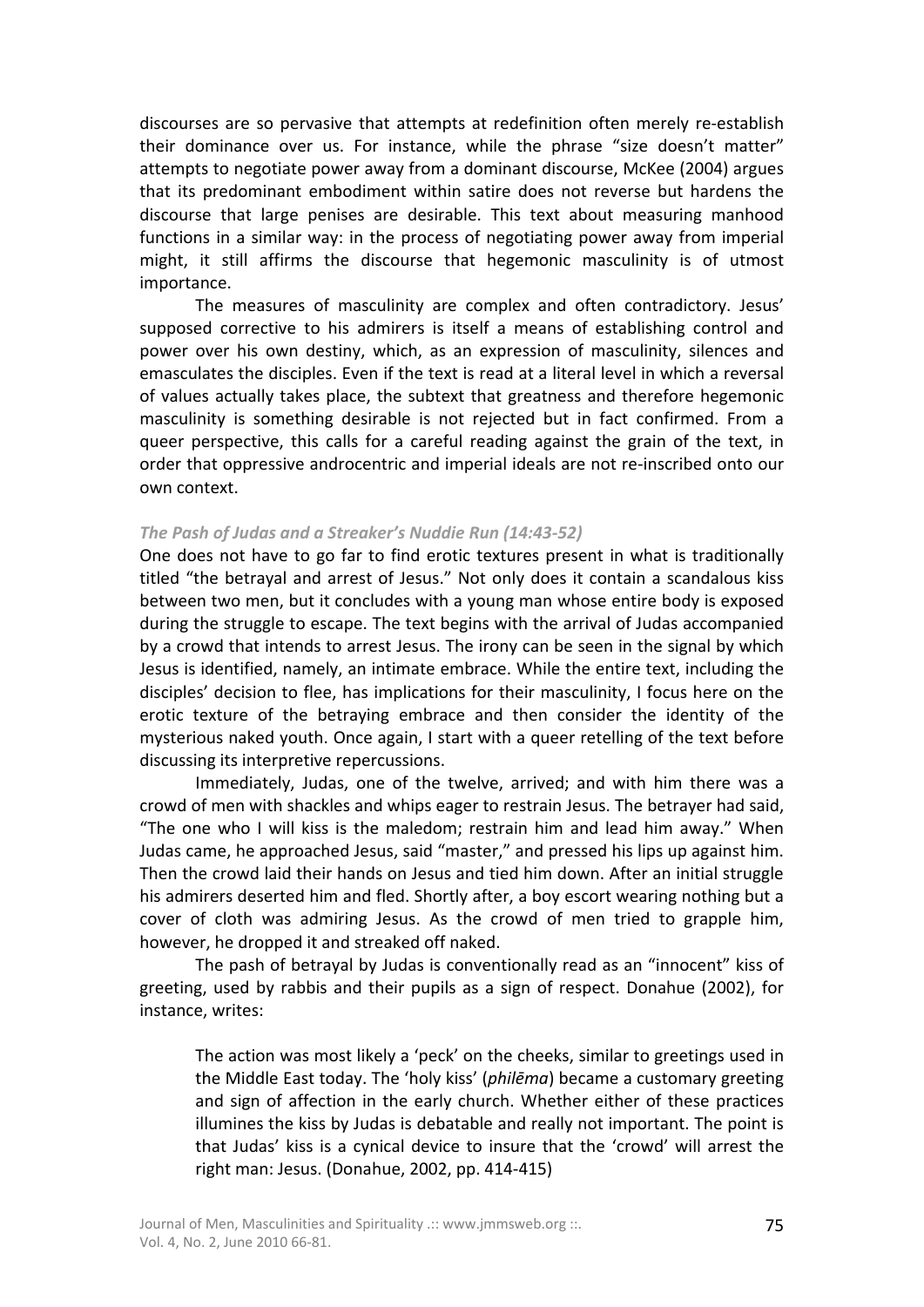But is the kiss really not that important? Suppose it was not Judas who kisses Jesus, but was a female character, say Mary Magdalene. What kind of interpretive speculation might then occur? Would Donahue still consider it just a (harmless and therefore decent) peck on the cheek? Martin (2006) suggests that the popular imagination has often envisioned Jesus in a heterosexual relationship, but has seldom understood his sexuality as ambiguous even though the gospels are relatively silent about it. He notes that such interpretations fixate on Jesus' supposed celibacy, sexual temptations, or actual relationships, but are always dominated by assumptions of heterosexual normativity (pp. 93-94). Thus, it would seem, conventional interpreters are so locked into categories of heterosexual normativity that even the possibility of homosexual desire or eroticism within the text is completely disregarded. In this sense, the Judas kiss is a "text of terror" for men; the intimate act is so subversive that it can only be read through decency hermeneutics that completely desexualize it in order that it is made safe.

If we remove our erotophobic and homophobic "blinkers," however, and perceive the kiss as something fuller, perhaps conveying intimacy of considerable intensity, then Judas' choice of action to betray Jesus becomes that much more remarkable, and as a result, shocking. Indeed, Witherington (2001) writes that the verb *kataphileō* used in verse 45 means to kiss with *every show of affection*, thus making the betrayal that much more treacherous and inexplicable (p. 381). The anxiety caused by any suggestion of homoeroticism within the text, however, inhibits our appreciation of the irony behind such an intimate embrace and, therefore, reduces our appreciation for the scandal of such a betrayal.

The re-reading of this text *sexually* and therefore indecently should not really shock us as much as it probably does. By all measures, the text itself is inherently indecent as it describes what the Christian tradition has deemed one of the most scandalous events in human history. Judas, one of the twelve of Jesus' innermost male admirers, betrays not only the one he is supposed to love, but also the savior of humankind. If this is the case, then surely the more intimate the kiss the more treacherous and ironic the offense becomes. These evocative layers of meaning are lost within decency hermeneutics that, for fear of any suggestion of homoeroticism, presuppose that the pash was merely a peck.

Attached to the end of the betrayal pericope is mention of a young man (*neaniskos*) wearing nothing but a linen cloth (*sindona*), who, once caught by the crowd, loses his garment and runs away naked. Although not explicitly linked to the twelve, the youth is identified as a follower of Jesus, who resists the temptation to flee with the other disciples. The text is puzzling for conventional interpreters because it associates an unnamed and suggestively erotic youth very closely with Jesus. Moreover, the text only appears in Mark, which has led to the de-sexualized tradition that John Mark wrote himself into the text. Because this apologetic interpretation has been largely dismissed (Donahue, 2002, p. 417; Myers, 1988, p. 368), it leaves open suggestions as to the identity of the young man, especially given the erotically-charged texture surrounding his brief appearance.

Jennings (2003) describes the text as potentially homoerotic or at least of gay interest. He cites Bentham who suggests the young man was a boy prostitute (c*inēdus*). This is established through two cultural intertexts: firstly, the way the text draws attention to the nudity of the youth not only suggests he is the object of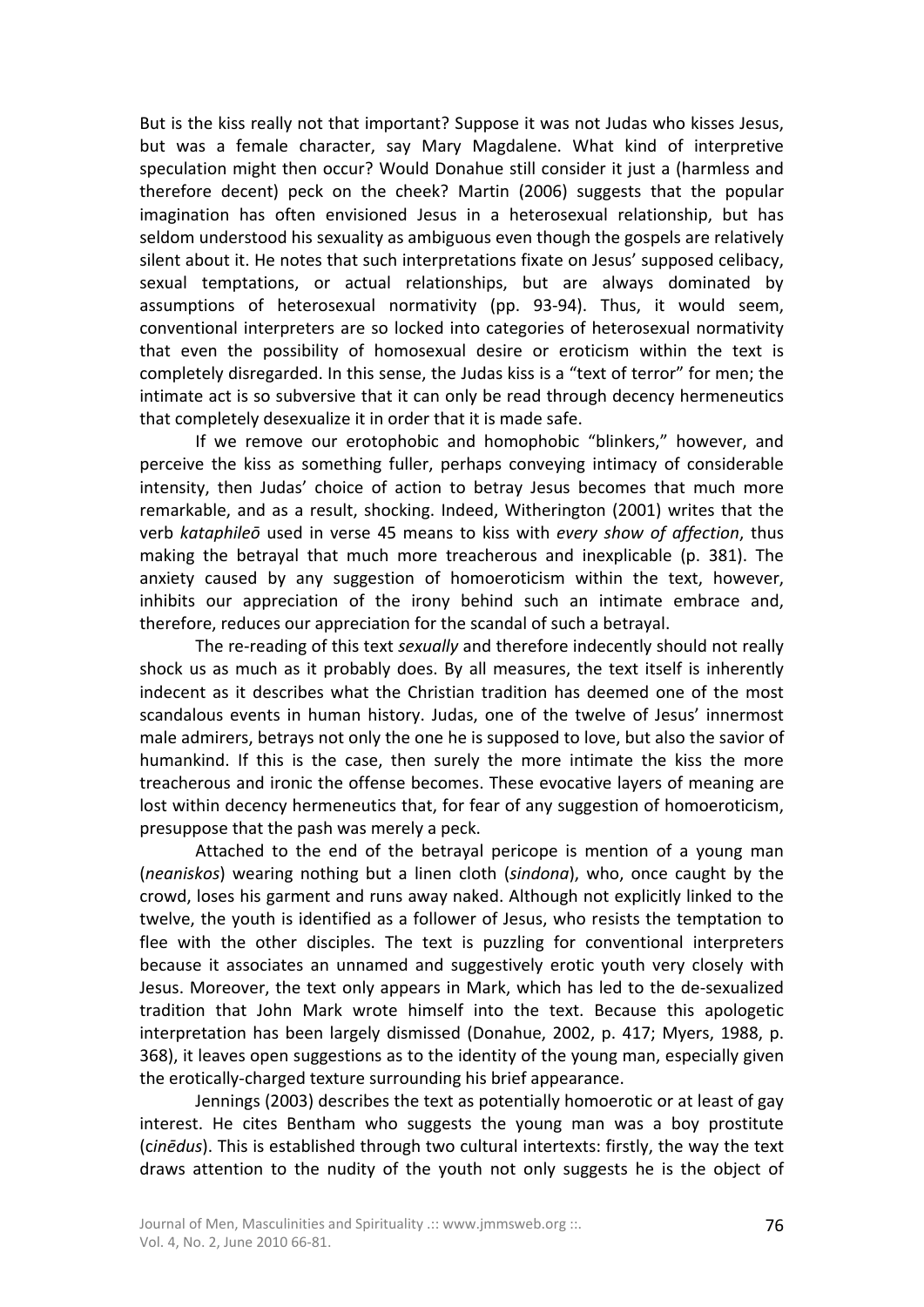homoerotic attention, but also places him in relation to the institution of prostitution; and, secondly, Bentham argues that the garment (*sindona*) is wrapped loosely around his body in order to entice those around him.<sup>6</sup> The men who laid hands on him and the garment, suggests Jennings, regard both the boy and the cloth as a prize (pp. 109-110).

Jennings acknowledges the lack of evidence available to substantiate a link between wearing a s*indona* and being a prostitute. He does, however, offer another point of interest, namely that the Evangelist deliberately employs the term *gumnos* to talk about the naked body rather than *sōma* as found in Paul when talking about the naked baptized body (1 Cor 12:12-44). This, he argues, would have conveyed all kinds of additional homoerotic connotations for Mark's implied first-century gentile readers as the word is a derivative of gymnasium, known in classic antiquity for its links to pederasty. The social environment of the gymnasium promoted this cultural practice by offering men a place to meet young boys. Nissinen (1998), for example, notes that in gymnasiums boys performed their physical exercises naked which doubtlessly eroticized the atmosphere and induced a male gaze (p. 65).

Although the actions of the boy escort within his brief appearance seem favorable (he continues to follow [*akolouthein*] Jesus after the other admirers have fled), his social status according to Greco-Roman customs was likely marginal. Nissinen writes that the structures of sexual relationships were hierarchically regulated according to normative masculine ideals. As such, a homoerotic relationship with a slave or prostitute disgraced only the passive partner who would have enjoyed little social respect. Although the profession was tolerated within Roman imperial society, it was constructed in a way that supported the assertion of an active masculinity at the expense of emasculated individuals (pp. 72-73).

Again, the implications for re-reading this young man *sexually* should not really shock us as much as it probably does. When the crowd of "chief priests, scribes, and elders" (14:43) attempt to restrain him, he drops his cloth and flashes them. For the ancient Jews, exposure of the penis was an offense before God (Satlow, 1997, p. 431). Yet we seem blinded from recognizing such insults because the youth's nakedness gets covered up by safer scholarly discourses about eyewitness verification, angels, and ambiguous symbols for discipleship. The reign of homophobia and heteronormativity implicit within our hermeneutical filters inhibits the many possibilities of meaning-making with the biblical text. While most interpreters are quite content to believe that Jesus associated with female prostitutes and other disenfranchised members of Greco-Roman society, we seem to want to resist the idea that he might have also fraternized with male prostitutes. Intriguingly, however, if we identify this naked youth as a boy escort it seems to affirm the conventional notion that Jesus' group of followers included an unconventional assortment of individuals. Just as it was considered inappropriate for an honorable Jewish man to consort with tax-collectors and sinners, it was also indecent to be associated with prostitutes. Such a re-reading demonstrates that our interpretive imaginations are considerably obstructed by substantive heteronormative interpretations, that queer hermeneutics allows us to see the text in the different light, and consequently, take ethical responsibility for particular interpretive moves.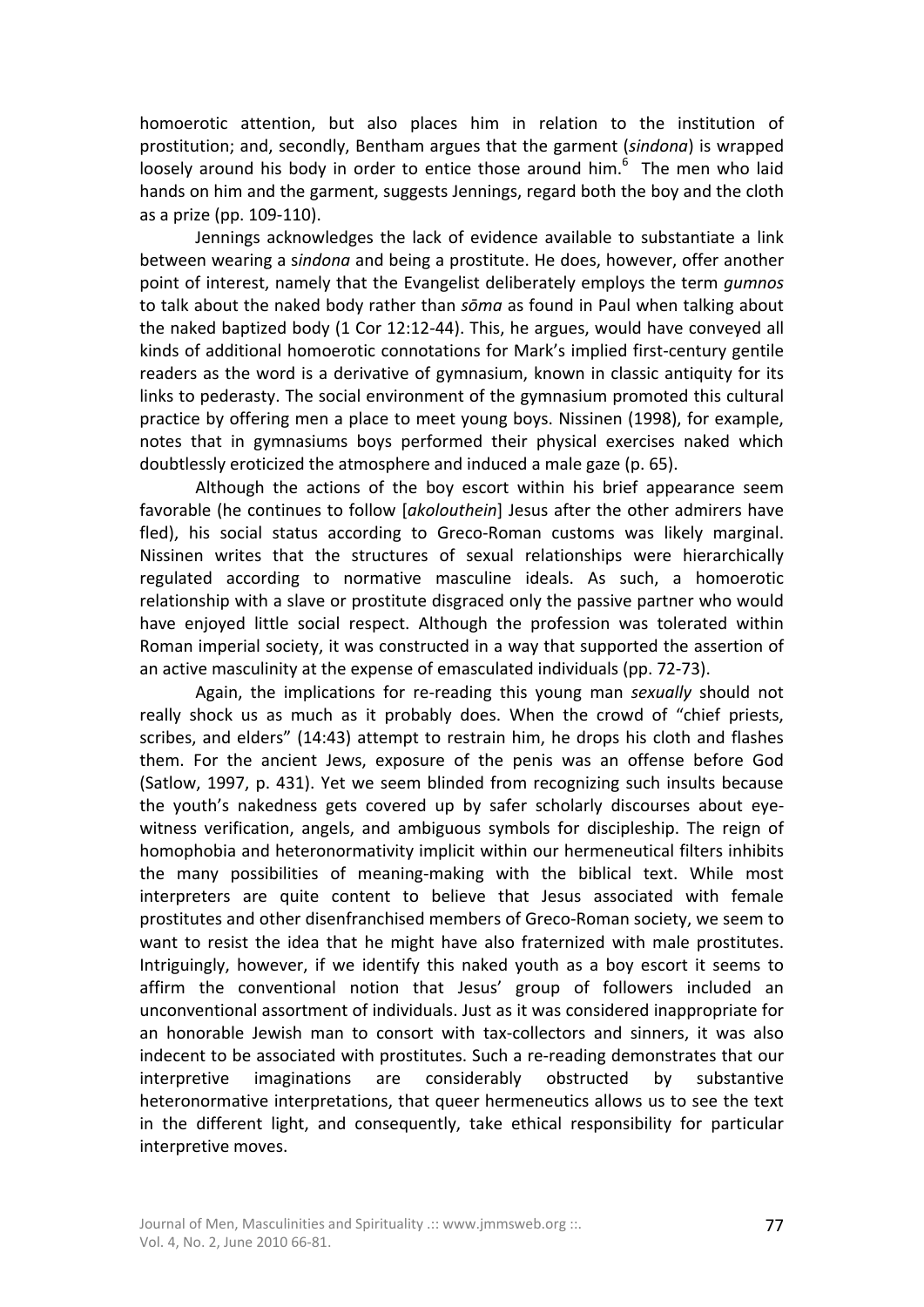# *Conclusion*

The above interpretations demonstrate that the selected texts are more than just "pure" narratives devoid of erotic content, and that they can be read in a way that is not only *sexual* but also convincing. Indecent hermeneutics challenge interpreters to explore new possibilities within a text. While there is no pretension that reading *sexually* is the only legitimate means of interpretation, such readings are important if we are to recognize the way texts function to construct reality. This is especially the case for the disciples in Mark's gospel, who are often read by many interpreters as a manifesto for contemporary discipleship. The Markan disciples, just like the Bible itself, are sites for contestation in the contemporary church. Whether or not readers interpret the discipleship themes in a programmatic way, we must take seriously the context of the disciples, who themselves are subject to discourses from both their own socio-sexual culture, and values unconsciously imposed on them from today. Questions about the undeclared hermeneutical presuppositions of readers must be asked if we are to become more ethical readers. Consequently, the point of the above three interpretations is not to establish a new orthodoxy of meaning, but rather to challenge our underlying presuppositions regarding gender and sexuality; namely, that sexuality is predominantly understood in categories of heterosexual normativity, and that gender is assumed to be essential and binary rather than socially constructed.

Reading the text attentive to these issues can have tangible effects upon the target culture. Socially conservative political rhetoric, for instance, constantly conjures up images of the 1950's nuclear family as a biblically supported ideal. Yet, my re-reading of the discipleship calling narratives (1:16-20) undermines such discourse by showing that Jesus and his disciples sought to leave behind conventional practices of familial and social identity. Moreover, discourses regarding greatness and humility become confused when read isolated from concerns of the cultural negotiation of masculine and imperial notions of endowment and status.

The queer imagination deliberately transgresses normalcy in order to destabilize. My interpretations are focused on uncovering conventional obscurities, but the ultimate goal is for the reconstruction of the biblical text in order that it is a redeeming text for all, rather than just redeeming for some. As the influence of identity politics becomes more difficult to ignore, we have the ethical responsibility to ask questions of power and control when it comes to biblical interpretation, no matter how transgressive it might seem. Normalcy, as an ideological means of control, obscures our perception of reality. Therefore, it is necessary that interpretations which disturb our sense of normalcy are continued in order that the biblical text is liberated and may also continue to liberate its readers.

# *References*

- Althaus-Reid, M. (2001). *Indecent theology: Theological perversions in sex, gender and politics*. New York: Routledge.
- Althaus-Reid, M. (2003). *The queer God*. New York: Routledge.
- Althaus-Reid, M. (2006). Mark. In D. Guest, R. E. Goss, M. West & T. Bohache (Eds.), *The queer bible commentary* (pp. 517-525). London: SCM Press.
- Boyarin, D. (1992). "Behold Israel according to the flesh": On anthropology and sexuality in late antique Judaisms. *Yale Journal of Criticism, 5*(2), 27-53.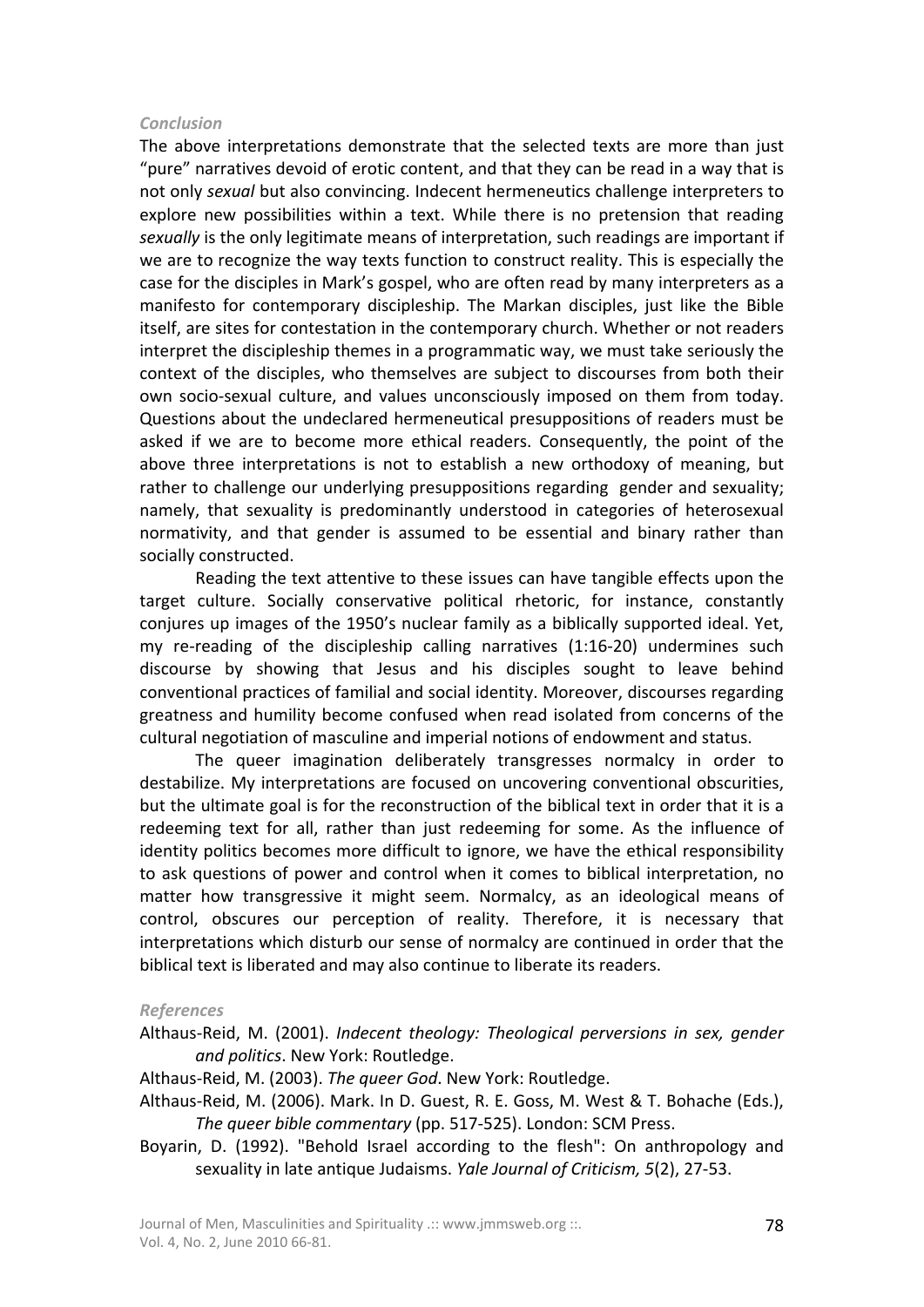Boyarin, D. (1993). *Carnal Israel: Reading sex in Talmudic culture*. Berkeley, CA: University of California Press.

Boyarin, D. (1995). Homotopia: The feminized Jewish man and the lives of women in late antiquity. *differences: A Journal of Feminist Cultural Studies, 7*(2), 42-80.

- Burrus, V. (2007). Mapping as metamorphosis: Initial reflections on gender and ancient religious discourses. In T. Penner & C. V. Stichele (Eds.), *Mapping gender in ancient religious discourses* (pp. 1-10). Boston: Brill.
- Butler, J. (1990). *Gender trouble*. New York: Routledge.
- Conway, C. (2008). *Behold the man: Jesus and Greco-Roman masculinity*. Oxford: Oxford University Press.
- Donahue, J. R., & Harrington, D. J. (2002). *The Gospel of Mark*. Collegeville, MN: Liturgical Press.
- Gleason, M. W. (2003). By whose gender standards (if anybody's) was Jesus a real man? In S. D. Moore & J. C. Anderson (Eds.), *New Testament masculinities* (pp. 325-327). Atlanta, GA: Society of Biblical Literature.

Healy, M. (2008). *The Gospel of Mark*. Grand Rapids, MI: Baker Academic.

- Jargose, A. (1997). *Queer theory: An introduction*. Dunedin: Otago University Press.
- Jennings, T. W. (2003). *The man Jesus loved: Homoerotic narratives from the New Testament*. Cleveland, OH: Pilgrim Press.
- Kinukawa, H. (1994). *Women and Jesus in Mark: A Japanese feminist perspective*. Maryknoll, NY: Orbis.
- Kinukawa, H. (2001). Women disciples of Jesus (15.40-41; 15.47; 16.1). In A.-J. Levine (Ed.), *A feminist companion to Mark* (pp. 171-190). Cleveland, OH: Pilgrim Press.
- Krondorfer, B. (2007a). Rejoinder: Navigating through troubled language. *Theology & Sexuality, 14*(1), 107-112.
- Krondorfer, B. (2007b). Who's afraid of gay theology? Men's studies, gay scholars, and heterosexual silence. *Theology & Sexuality, 13*(3), 257-274.
- Laqueur, T. W. (1990). *Making sex: Body and gender from the Greeks to Freud*. Cambridge, MA: Harvard University Press.
- Liew, T.-s. B. (2003). Re-Mark-able masculinities: Jesus, the son of man, and the (sad) sum of manhood? In S. D. Moore & J. C. Anderson (Eds.), *New Testament masculinities* (pp. 93-135). Atlanta, GA: Society of Biblical Literature.
- Martin, D. B. (2006). *Sex and the single savior: Gender and sexuality in biblical interpretation*. Louisville, KY: Westminster John Knox.
- McKee, A. (2004). Does size matter? Dominant discourses about penises in Western culture. *Cultural Studies Review, 10*(2), 168-182.
- Moore, S. D. (2007). A modest manifesto for New Testament literary criticism: How to interface with a literary studies field that is post-literary, post-theoretical, and post-methodological. *Biblical Interpretation, 15*, 1-25.
- Moore, S. D., & Anderson, J. C. (Eds.). (2003). *New Testament masculinities*. Atlanta, GA: Society of Biblical Literature.
- Moxnes, H. (2003). *Putting Jesus in his place: A radical vision of household and kingdom*. Louisville, KY: Westminster John Knox Press.
- Myers, C. (1988). *Binding the strong man: A political reading of Mark's story of Jesus*. Maryknoll, NY: Orbis.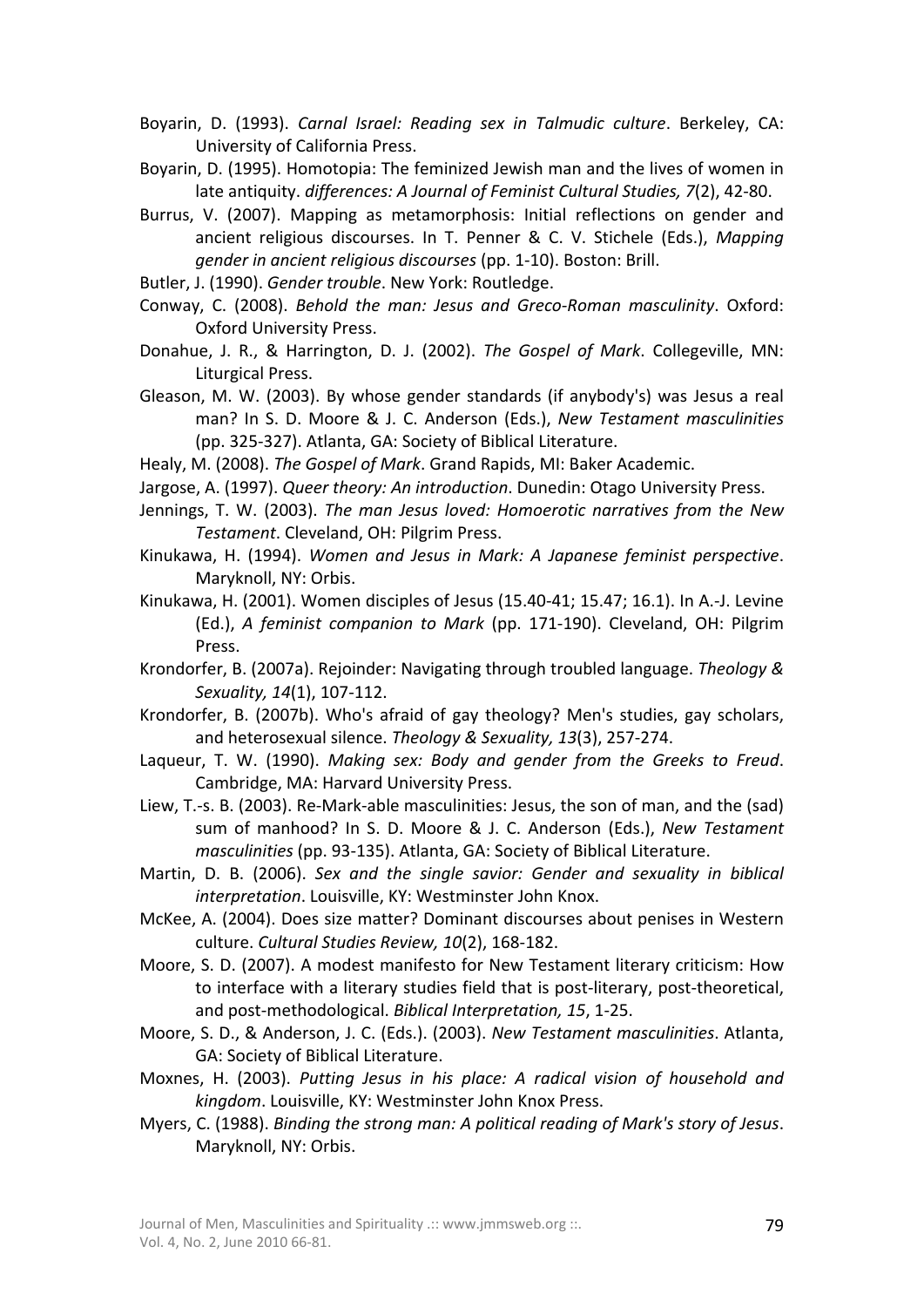Nissinen, M. (1998). *Homoeroticism in the biblical world: A historical perspective*. Minneapolis: Augsburg Fortress.

Poythress, V., & Grudem, W. A. (2000). *The gender-neutral controversy: Muting the masculinity of God's Words*. Nashville, TN: Broadman and Holman.

- Punt, J. (2006). Queer theory intersecting with postcolonial theory in biblical interpretation. *Bulletin/CSSR, 35*(2), 30-33.
- Robbins, V. K. (1996). *Exploring the texture of texts: a guide to socio-rhetorical interpretation*. Valley Forge, PA: Trinity Press International.
- Satlow, M. L. (1994). "They abused him like a woman": Homoeroticism, gender blurring, and the rabbis in late antiquity. *Journal of the History of Sexuality, 5*(1), 1-25.

Satlow, M. L. (1996). "Try to be a man": The rabbinic construction of masculinity. *Harvard Theological Review, 89*(1), 19-40.

- Satlow, M. L. (1997). Jewish constructions of nakedness in late antiquity. *Journal of Biblical Literature, 116*(3), 429-454.
- Satlow, M. L. (1998). Rhetoric and assumptions: Romans and rabbis on sex. In M. Goodman (Ed.), *Jews in a Graeco-Roman world* (pp. 135-144). Oxford: Oxford University Press.
- Sedgwick, E. K. (1985). *Between men: English literature and male homosocial desire*. New York: Columbia University Press.
- Seeley, D. (1993). Rulership and service in Mark 1-:41-45. *Novum Testamentum, 35*(3), 234-250.
- Stone, K. (2008). Bibles that matter: Biblical theology and queer performativity. *Biblical Theology Bulletin, 38*, 14-25.
- Williams, C. A. (1999). *Roman homosexualities: Ideologies of masculinity in classical antiquity*. Oxford: Oxford University Press.
- Witherington III, B. (2001). *The Gospel of Mark: A socio-rhetorical commentary*. Grand Rapids, MI: W. B. Eerdmans.

#### *Notes*

1

 $1$  The bulk of this article is drawn from an Honours dissertation submitted to the University of Auckland in 2009. I wish to acknowledge the encouragement and input of the faculty at the School of Theology, particularly Philip Culbertson, Elaine M. Wainwright, and Mary Caygill.

 $2$  "Erotophobia," as employed by Jennings (2003), refers to a fear of physical and personal intimacy that has established itself in dominant reading strategies.

 $3$  I should note that my reading strategy is a unique contribution in that the vast majority of queer interpretations of biblical texts have so far only been published by openly gay men. Krondorfer (2007a; 2007b) has noted the relative heterosexual silence in dialogue with and response to gay men's studies and religion; the issue is that gay theology and queer hermeneutics, now established as legitimate fields of inquiry, might become "ghettoized" as sub-disciplines for gay men only. As I will demonstrate, however, queer theory offers interpretive tools for anyone who seeks to seriously challenge the oppressive binary constructs of gender and sexuality.

<sup>&</sup>lt;sup>4</sup> Because of the limitations of article length and my desire to work more extensively with the Markan text, however, I restrain myself from engaging in a long-winded